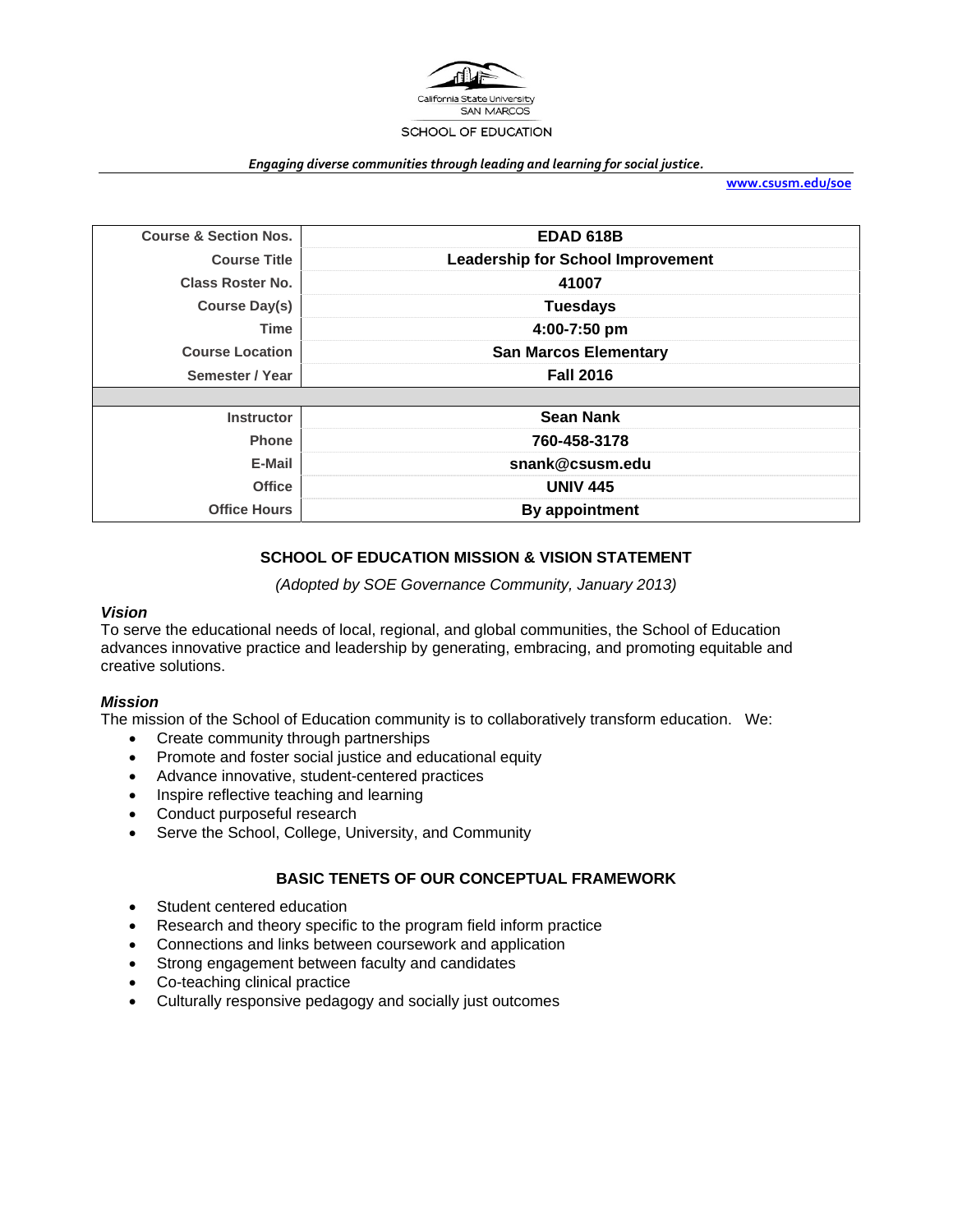### **COURSE DESCRIPTION**

This course builds candidate skills and knowledge in selecting and using data in identifying what is working, diagnosing needs, and researching opportunities for school improvement leadership using appropriate and effective theories and strategies. The course provides multiple opportunities for each candidate to learn, practice, and reflect on school improvement leadership.

### **Course Prerequisites**

*This course is part of continued progression in the Educational Administration program*

### **Course Objectives**

The course objectives, assignments, student learning outcomes, and assessments have been aligned with the following CTC standards:

### **Category C: School Improvement Leadership**

### **CAPE 9 (**California Administrative Performance Expectations)**: Working with Others to Identify Student and School Needs, and Developing a Data-Based School Growth Plan**

The principal understands and implements strategies to institute, manage, and evaluate a school change process, including facilitating the development of a data-based school growth plan. The principal involves, encourages and supports multiple constituencies in sharing and using data to assess and diagnose instructional needs, define student, staff and community goals for continuous improvement, and collaboratively design the school growth plan consistent with the school's vision and goals. The principal uses technology effectively to help support and manage the school growth and improvement processes.

### **CAPE 10: Implementing Change Strategies Based on Current, Relevant Theories and Best Practices in School Improvement**

The principal is knowledgeable about theories and strategies as well as best practices related to school improvement and the management of change to accomplish the school growth plan. The principal determines an appropriate evaluation process to document progress towards achieving the school growth plan and is able to work collaboratively with others to identify and make needed changes based on multiple sources of data, including student outcomes.

### **CAPE 11: Identifying and Using Available Human, Fiscal, and Material Resources to Implement the School Growth Plan**

The principal is knowledgeable about a wide range of resources to help implement the school growth plan, including but not limited to human, fiscal, and material resources. The principal identifies and seeks additional resources as needed from a variety of sources both within and outside of the local community to support the implementation of the school growth plan.

### **CAPE 12: Instituting a Collaborative, Ongoing Process of Monitoring and Revising the Growth Plan Based on Student Outcomes**

The principal uses strategies for continuous progress monitoring of the school's growth plan and outcomes, and collaboratively engages others in the school community in using those data for updating the school growth plan as needed. The principal engages all members of the school community on an ongoing basis in reflecting about student outcomes.

## **REQUIRED TEXTS, MATERIALS AND ACCOUNTS**

Marzano, R., Warrick, P., & Sims, J. (2014). *A handbook for high reliability schools*. Bloomington, IN: Marzano Research Laboratory.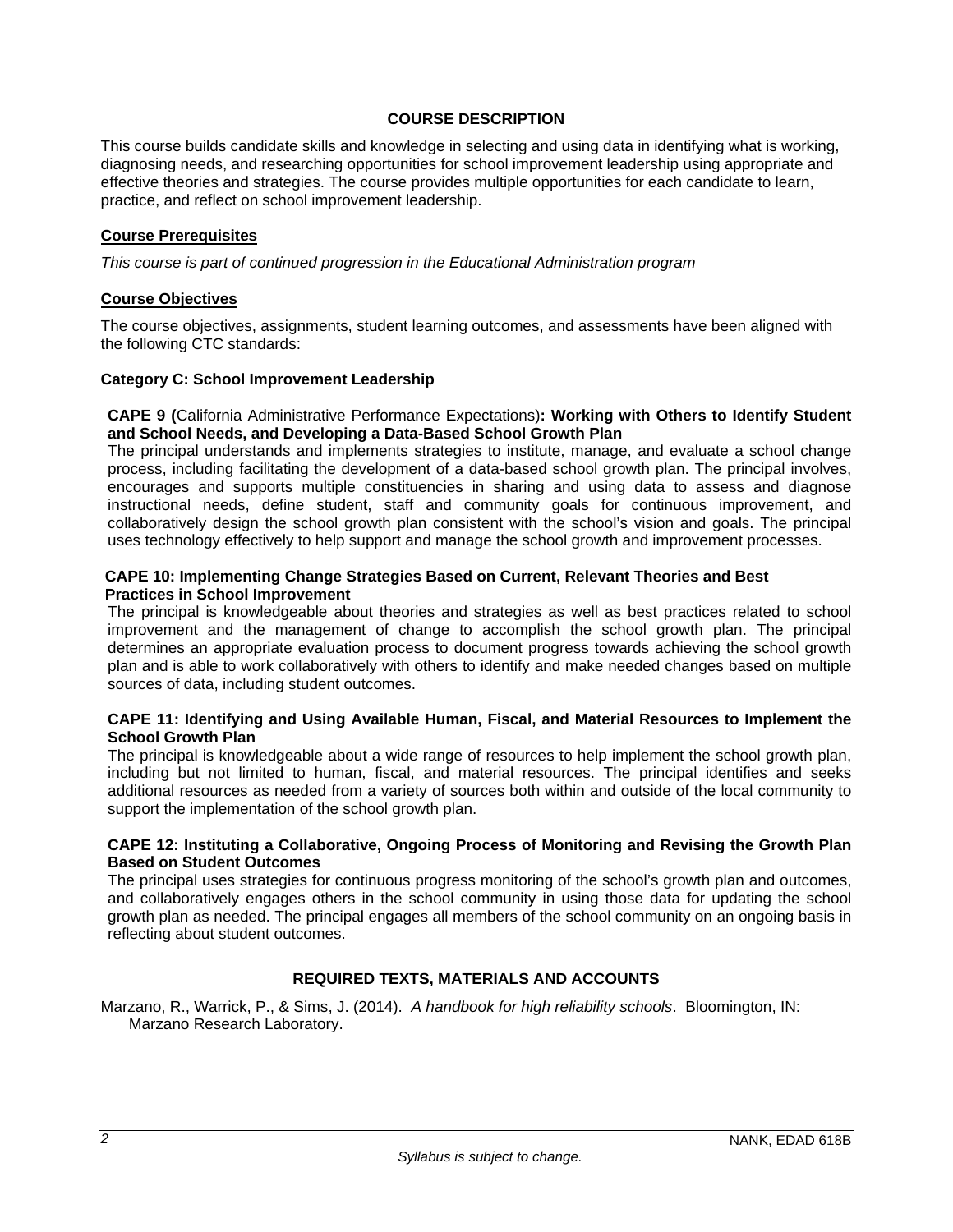### **RECOMMENDED TEXTS**

 Muhammad, A. (2009). *Transforming school culture: How to overcome staff division.* Bloomington, IN: Solution Tree Press.

Nank, S. D. (2011). *Testing over teaching: Mathematics education in the 21st century.* Chicago, IL: Discovery Association Publishing House.

## **COURSE LEARNING OUTCOMES**

Upon successful completion of this course, candidates will be able to:

- Demonstrate knowledge of the changing political, fiscal, and student needs in the Era of Accountability, including Common Core assessment and reporting.
- Demonstrate written and oral communication to express data outcomes to the various stakeholders, especially that of low-achieving demographic groups.
- Use research-based data to develop and present a plan of school improvement for a documented achievement gap in a school case study.
- Deliver professional development on school improvement by training cohort peers on the wide variety of testing instruments used in the schools such as the California English Language Development Test (CELDT), psychological tests, and tests of basic skills.
- Demonstrate knowledge of the change process in proposing recommendations for school improvement.

### **Expected Dispositions for the Education Profession**

Education is a profession that has, at its core, certain dispositional attributes that must be acquired and developed. Teaching and working with learners of all ages requires not only specific content knowledge and pedagogical skills, but positive attitudes about multiple dimensions of the profession. The School of Education has identified six dispositions that must be evident in teacher candidates: social justice and equity, collaboration, critical thinking, professional ethics, reflective teaching and learning, and life-long learning. The Masters degree in Educational Administration has two additional dispositions: visionary and ready to lead. These dispositions have observable actions that will be assessed throughout the preparation program. For each dispositional element, there are three levels of performance - *unacceptable*, *initial target*, and *advanced target*. The description and rubric for the three levels of performance offer measurable behaviors and examples.

The assessment is designed to provide candidates with ongoing feedback for their growth in professional dispositions and includes a self-assessment by the candidate. The dispositions and rubric are presented, explained and assessed in three designated courses (EDAD 610, EDAD 618A, and EDAD 620) in the Ed Admin Master of Arts in Education Program and again prior to advancement to candidacy and enrollment in EDUC 698. Based upon assessment feedback candidates will compose a reflection and an action plan for improvement. Candidates are expected to meet the level of *initial target* during the program.

## **MA IN EDUCATION PROGRAM STUDENT LEARNING OUTCOMES (PSLO)**

The Master of Arts in Education Program assesses four (4) Program Student Learning Outcomes (PSLO). **PSLO 1: Professional Dispositions** (EDAD 610, EDAD 618A, EDAD 620) **PSLO 2: Leadership Skills** (EDAD 620) **PSLO 3: Analyze Research** (EDUC 622) **PSLO 4: Integrate Research** (EDUC 698)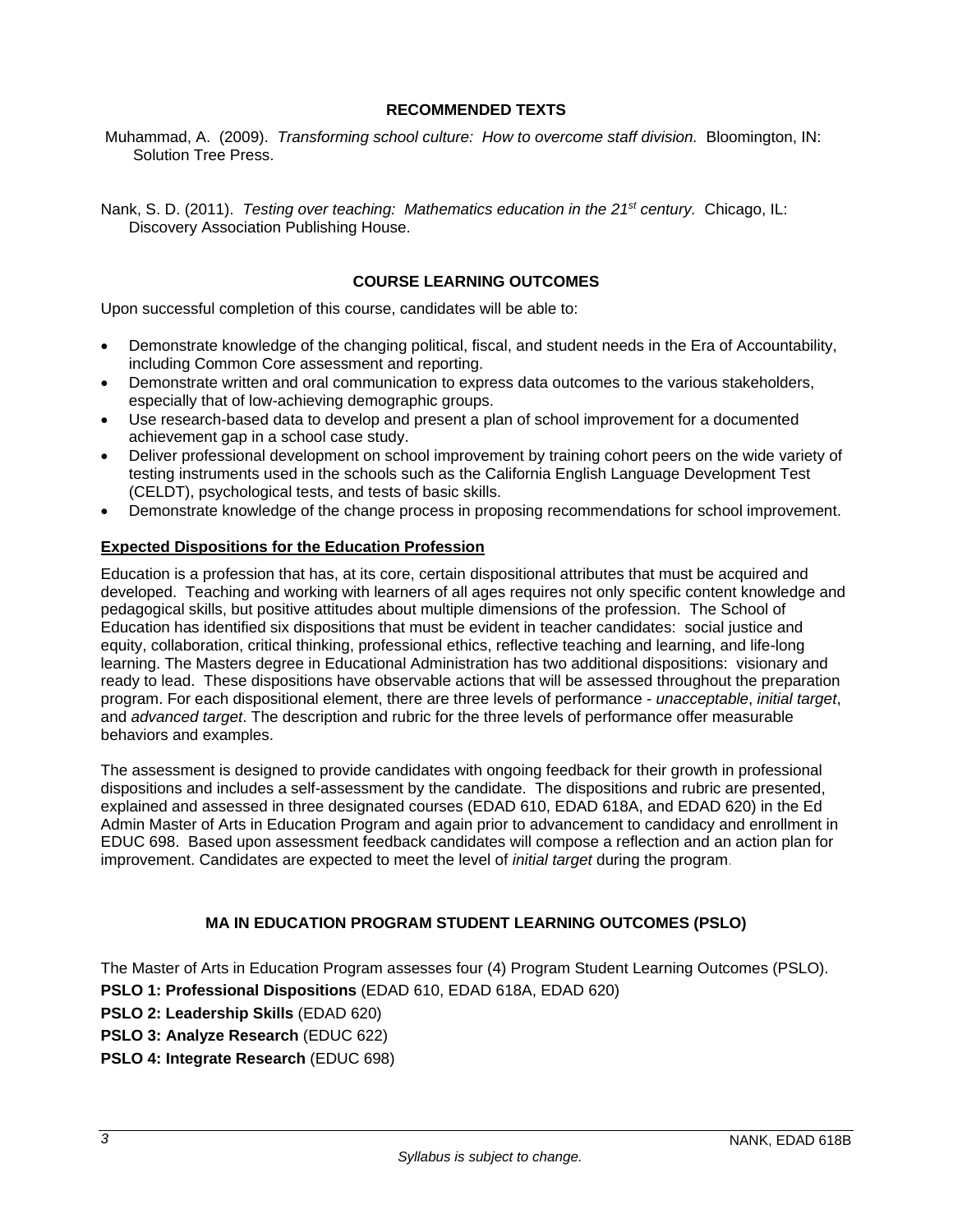## **PSLO 1: Professional Dispositions**

*Demonstrate interaction and communication skills that reflect professional dispositions and ethics, such as respect for diversity, educational equity, collaboration, and social justice.* In the General Option MA Program PSLO 1 is assessed using a Professional Disposition Rubric in EDAD 610, EDAD 618A, and EDAD 620 and prior to enrollment in EDUC 698. The Educational Administration Master of Arts Program assesses candidates' professional dispositions four times over the course of the program. The assessments include self-assessment as well and course instructor ratings. Candidates must complete this PSLO before advancing to candidacy and enrolling in EDUC 698.

## **PSLO 2: Leadership Skills**

*Apply leadership skills to advance the profession.* In the Ed Admin MA Program, PSLO 2 is assessed in class EDAD 620 with the Final Portfolio Assignment, using a rubric provided in the Portfolio and Field Experience Handbook.

### **PSLO 3: Analyze Research**

*Analyze educational and/or professional research.* In EDUC 622: Research Methods in Education, candidates complete a formal paper to summarize and critique an empirical research study. Instructors evaluate the assignment with the use of the Graduate Writing Assessment Requirement (GWAR) Rubric. Candidates have three attempts to pass this PSLO with a minimum of 10 out of 16 points on the GWAR rubric.

### **PSLO 4: Integrate Research**

*Integrate research and evidence-based practices into educational and professional settings.* The candidates are assessed on their ability to integrate research and evidence-based practices into educational and professional settings through the thesis and thesis defense.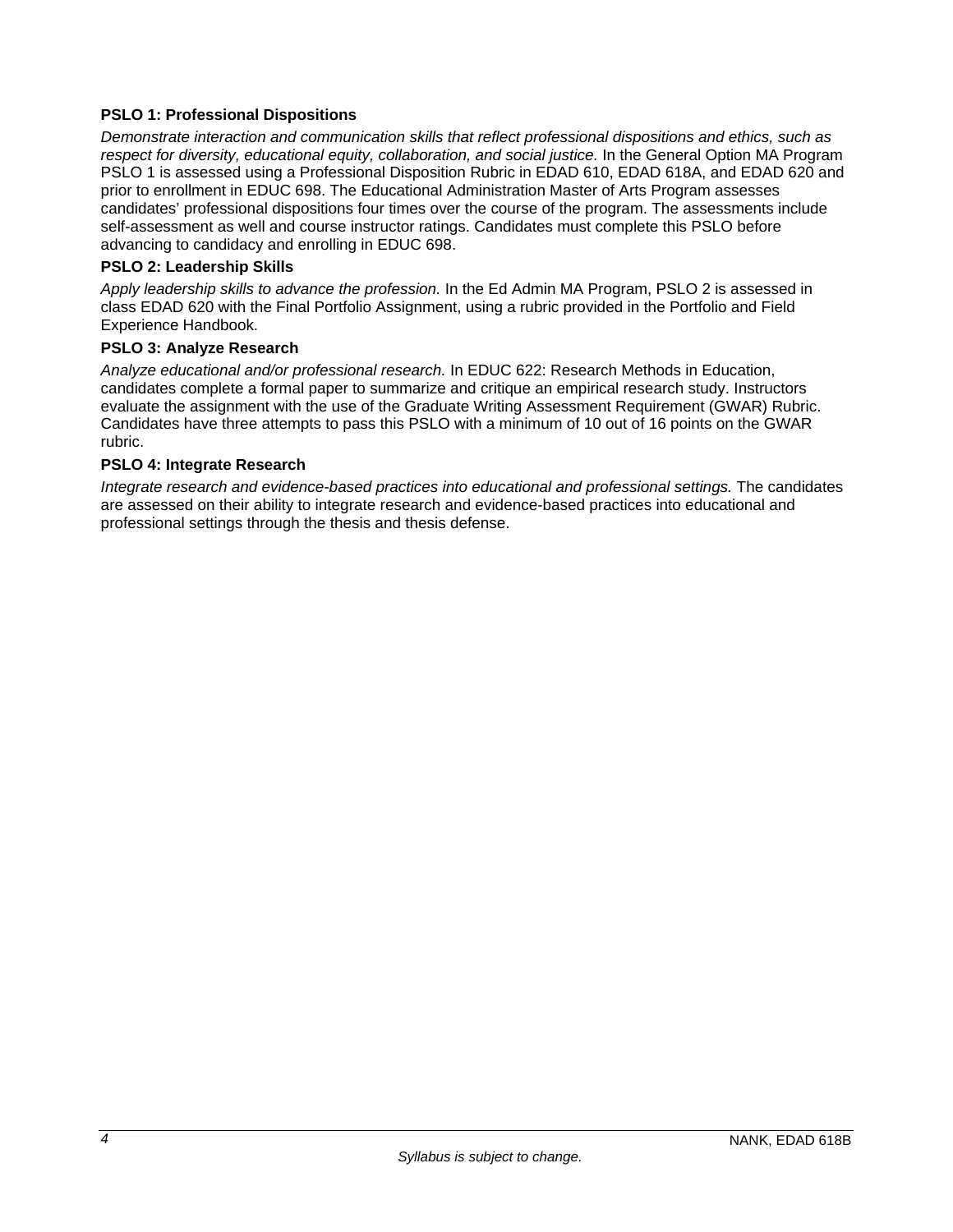# **SCHEDULE/COURSE OUTLINE**

| <b>Date</b>                                                      | <b>Topic</b>                                                                                                                                                                                                                                                                                          | <b>Assignment</b>                                                                                            |
|------------------------------------------------------------------|-------------------------------------------------------------------------------------------------------------------------------------------------------------------------------------------------------------------------------------------------------------------------------------------------------|--------------------------------------------------------------------------------------------------------------|
| <b>Session 1</b><br><b>Oct 18</b>                                | What is this class about?<br>What are the assignments and what will be the<br>measures of achievement?<br>What does a high-achieving school look like?<br>Components and factors<br>Luck or determination?<br>$\bullet$<br>Sustainability<br>What are the indicators of a high reliability<br>school? | Read and KWL: Marzano, Introduction<br>and Chapter 1                                                         |
| <b>Session 2</b><br><b>Oct 25</b>                                | What does a low achieving school look like?<br>Components and factors<br>Who gets the blame?<br>What is a safe and collaborative culture?<br>How do we know?                                                                                                                                          | Read and KWL: Marzano, Chapter 2                                                                             |
| <b>Session 3</b><br>Nov <sub>1</sub>                             | What does a turn-around school look like?<br>Components and factors<br>Mindful pathways<br>$\bullet$<br>What can be borrowed and replicated in<br>a different context?<br>What does effective teaching look like?                                                                                     | Read and KWL: Marzano, Chapter 3<br>Due: Cougar Course current events<br>blog                                |
| <b>Session 4</b><br>Nov <sub>8</sub>                             | Turn around school continued with articles, case<br>studies, and a guest speaker<br>What is a guaranteed and viable curriculum?                                                                                                                                                                       | Read and KWL: Marzano, Chapter 4<br>Due: Case Study Part Two, submit on<br>Moodle                            |
| <b>Session 5</b><br><b>Nov 15</b>                                | Putting the five stages of school reliability<br>together<br>Looking at our sites<br>$\bullet$<br>Developing recommendations<br>$\bullet$<br>Completing an action plan<br>$\bullet$                                                                                                                   | Read: Marzano, Chapter 5<br>Due: Action Plan, Submit on Moodle<br>Due: EDAD 626A Field Experience<br>Reports |
| <b>Session 6</b><br><b>Nov 22</b><br><b>Thanksgiving</b><br>week | <b>Cougar Course Blog</b><br>Current events on leading school<br>improvement                                                                                                                                                                                                                          | Due: Cougar Course current events<br>blog                                                                    |
| Session 7<br><b>Nov 29</b>                                       | Presentations of the Researched Based Action<br>Plan<br>Final comments and reflections<br>$\bullet$                                                                                                                                                                                                   | Due: Final power point presentation to<br>class<br>Due: Cougar Course current events<br>blog                 |
| Dec <sub>6</sub>                                                 | There is no final exam for this course.                                                                                                                                                                                                                                                               |                                                                                                              |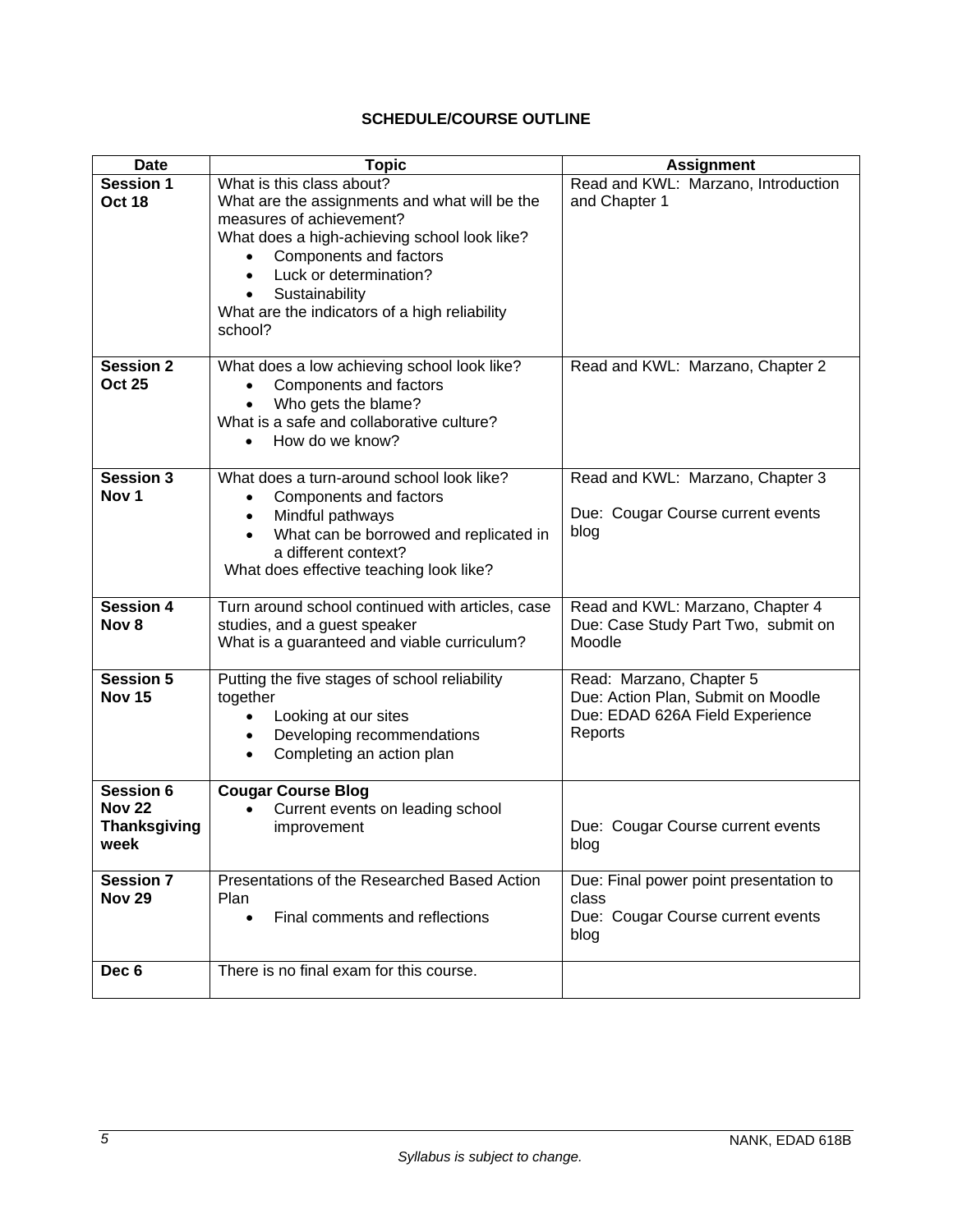## **COURSE REQUIREMENTS AND GRADED COURSE COMPONENTS**

## **Grading Standards**

## **The following factors will be considered in determining a final grade:**

| <b>Assignment</b>                                                                                                                                                                                                                                                                                                                                                                                                                                                                                                                                                | Due date                          | <b>Grade points</b>     |
|------------------------------------------------------------------------------------------------------------------------------------------------------------------------------------------------------------------------------------------------------------------------------------------------------------------------------------------------------------------------------------------------------------------------------------------------------------------------------------------------------------------------------------------------------------------|-----------------------------------|-------------------------|
| Participation and engagement:<br>Students will complete a brief KWL chart each week based on<br>assigned readings to pose an inquiry with a small group in class<br>discussions.                                                                                                                                                                                                                                                                                                                                                                                 | On-going                          | 25                      |
| <b>Current events:</b><br>Three times during the semester students will contribute to an<br>online threaded discussion on current events related to K-12<br>school improvement. Respond to two other postings for full<br>credit.                                                                                                                                                                                                                                                                                                                                | Nov.1, Nov. 22,<br><b>Nov. 29</b> | 5 points each $=$<br>15 |
| 618A Assignment Part Two: Compare school or district data<br>you collected with the "best practices" research from your (or your<br>colleague's) annotated bibliography.                                                                                                                                                                                                                                                                                                                                                                                         | Nov. 8                            | 20                      |
| Develop a culturally proficient action plan<br>Write a culturally proficient action plan from the Local Control<br>Accountability Plan or Single Plan for Student Achievement<br>format that addresses the gaps revealed in your research of your<br>demographic group. Focus on improving student achievement<br>through instructional strategies that meet the needs of all<br>learners. If your school is a model of student achievement with<br>no gap in achievement scores, write how your current data and<br>support systems exemplify good instruction. | <b>Nov. 15</b>                    | 20                      |
| Power Point or other type presentation:<br>Prepare and present a 5 minute summary<br>of your Action Plan as you would for a leadership team at your<br>school site. Bring handouts to share with classmates.                                                                                                                                                                                                                                                                                                                                                     | <b>Nov. 29</b>                    | 20                      |
| <b>Total</b>                                                                                                                                                                                                                                                                                                                                                                                                                                                                                                                                                     |                                   | 100                     |

Note: All assignments must be submitted electronically on Cougar Courses on or before due dates and times.

## **Grading Standards**

Final course grades will be based on the following grading scale:

 $A = 93% - 100%$ A- = 90% - 92% B+ = 87% - 89%  $B = 83% - 86%$ B- = 80% - 82%  $C+= 77\% - 79\%$  $C = 73% - 76%$ C- = 70% - 72%

## **Final Exam Statement**

There is no final exam.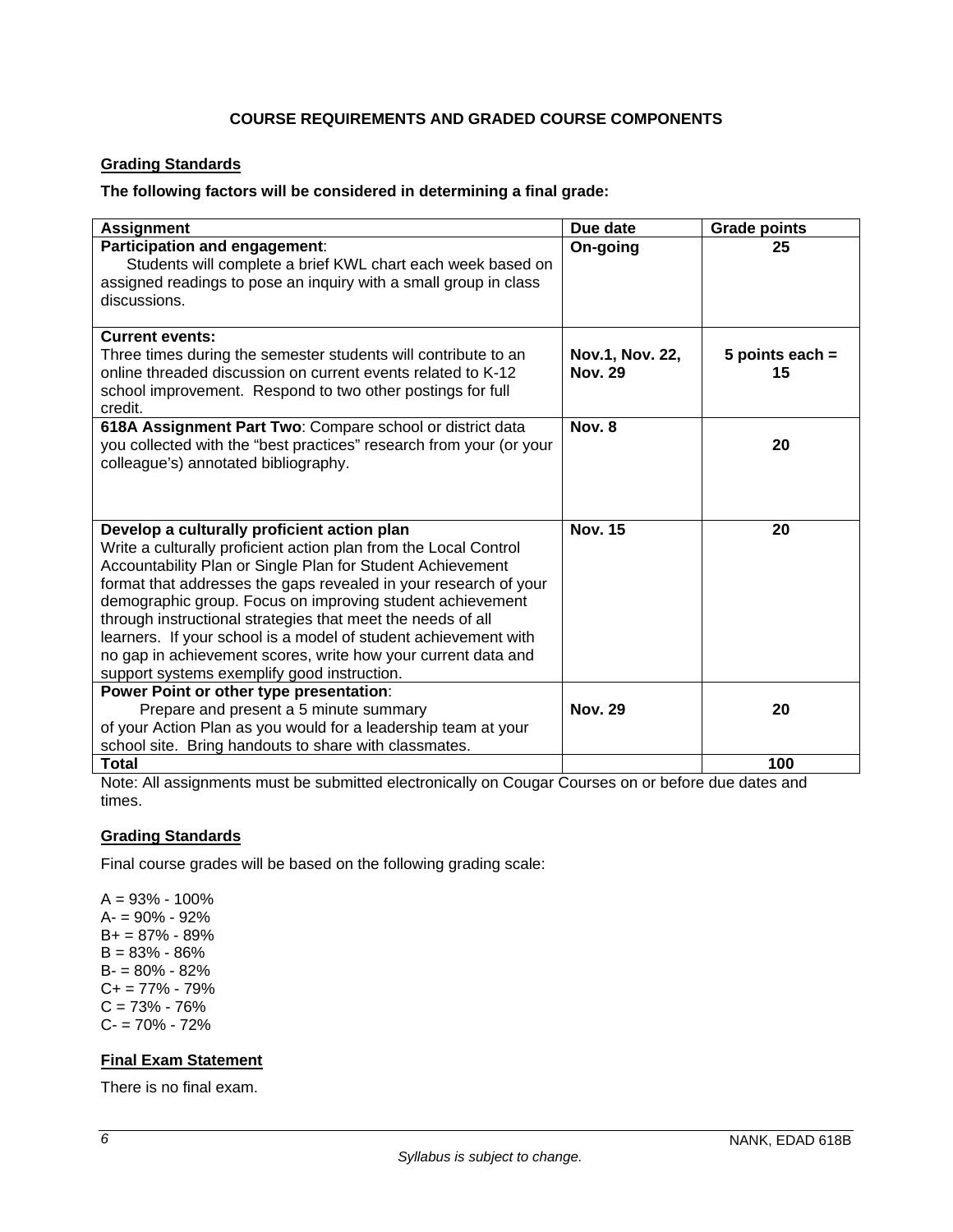## **School of Education Attendance Policy**

Due to the dynamic and interactive nature of courses in the School of Education, all candidates (course participants) are expected to attend all classes and participate actively. At a minimum, candidates (course participants) must attend more than 80% of class time, or s/he may not receive a passing grade for the course at the discretion of the instructor. Individual instructors may adopt more stringent attendance requirements. Should the candidate (course participants) have extenuating circumstances, s/he should contact the instructor as soon as possible. *(Adopted by the COE Governance Community, December, 1997).*

## **Policy on Late/Missed Work**

Assignments are given based on expectations of "mastery" of the content and academic format for the assignments. Based on the instructor's early grading feedback, students may make improvements on assignments and may resubmit an assignment for additional grade consideration before the deadline date. Late assignments will lose one point for each day they are late.

## **GENERAL CONSIDERATIONS**

### **CSUSM Academic Honesty Policy**

Students will be expected to adhere to standards of academic honesty and integrity, as outlined in the Student Academic Honesty Policy. All assignments must be original work, clear and error-free. All ideas/material that are borrowed from other sources must have appropriate references to the original sources. Any quoted material should give credit to the source and be punctuated accordingly.

Academic Honesty and Integrity: Students are responsible for honest completion and representation of their work. Your course catalog details the ethical standards and penalties for infractions. There will be zero tolerance for infractions. If you believe there has been an infraction by someone in the class, please bring it to the instructor's attention. The instructor reserves the right to discipline any student for academic dishonesty, in accordance with the general rules and regulations of the university. Disciplinary action may include the lowering of grades and/or the assignment of a failing grade for an exam, assignment, or the class as a whole.

Incidents of Academic Dishonesty will be reported to the Dean of Students. Sanctions at the University level may include suspension or expulsion from the University. Refer to the full Academic Honesty Policy at: http://www.csusm.edu/policies/active/documents/Academic\_Honesty\_Policy.html

## **Plagiarism**

As an educator, it is expected that each candidate (course participant) will do his/her own work, and contribute equally to group projects and processes. Plagiarism or cheating is unacceptable under any circumstances. If you are in doubt about whether your work is paraphrased or plagiarized see the Plagiarism Prevention for Students website http://library.csusm.edu/plagiarism/index.html. If there are questions about academic honesty, please consult the University catalog.

### **Students with Disabilities Requiring Reasonable Accommodations**

Students with disabilities who require reasonable accommodations must be approved for services by providing appropriate and recent documentation to the Office of Disabled Student Services (DSS). This office is located in Craven Hall 4300, and can be contacted by phone at (760) 750-4905, or TTY (760) 750- 4909. Students authorized by DSS to receive reasonable accommodations should meet with their instructor during office hours or, in order to ensure confidentiality, in a more private setting.